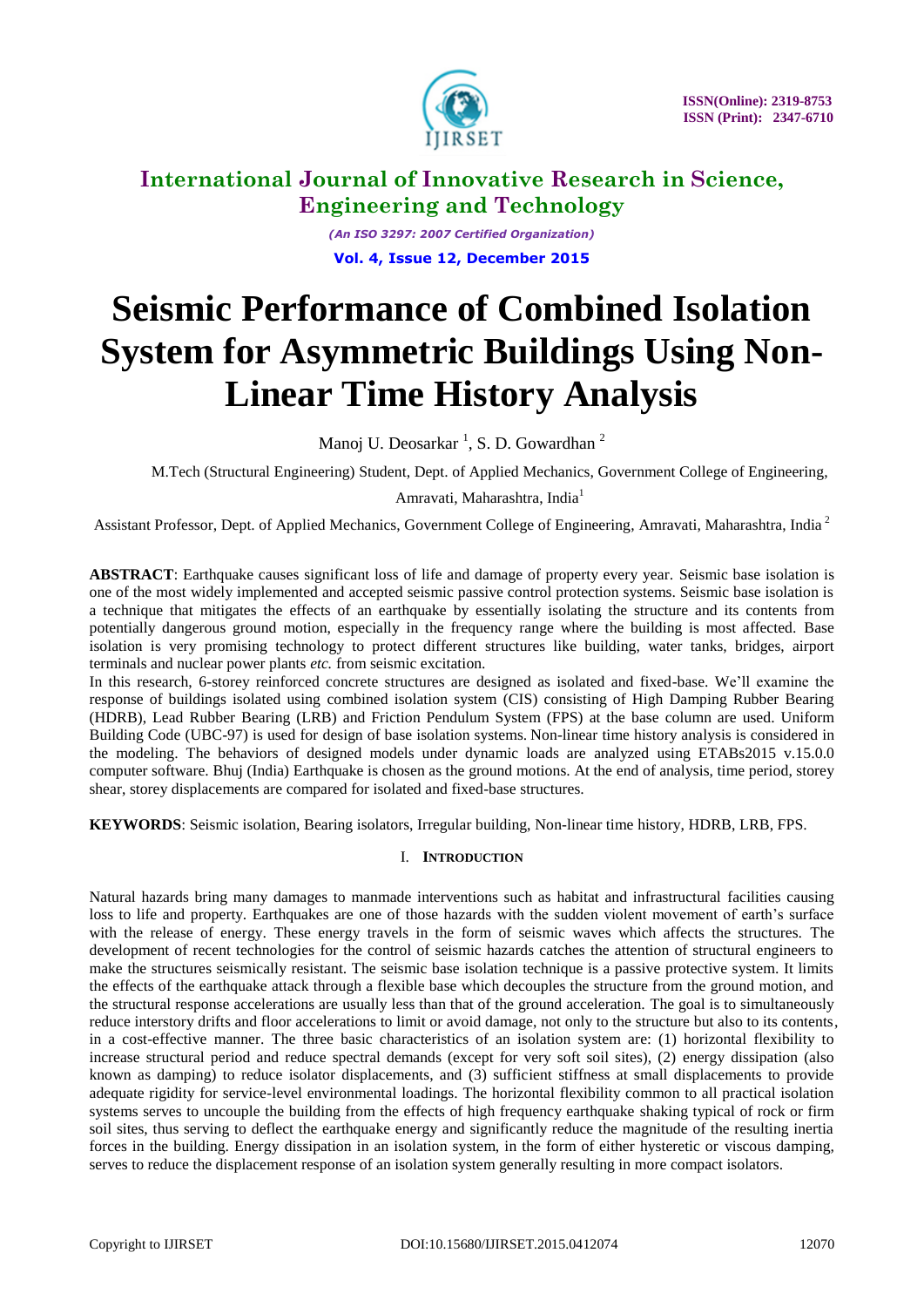

*(An ISO 3297: 2007 Certified Organization)*

#### **Vol. 4, Issue 12, December 2015**

Structural response and isolator displacement are two key parameters to decide the characteristics of an isolation system. In near-field area isolator displacement plays pivotal role in governing the design of an isolation system, as large isolator displacements leads failure of isolation system. To check isolator displacement, stiffness of isolation system is increased but such increase adversely affects the structural response, especially floor accelerations. Present study aimed to explore the role of increase of isolation stiffness on structural response of a building. Bi-linear isolation system is selected for the study. The bilinear model, used to express the relation between the shear force and the lateral displacement, can be defined by three parameters: preyield stiffness, postyield stiffness, and characteristic strength. The characteristic strength, Q, is usually utilized to estimate the stability of hysteretic behaviour when the bearing experiences many loading cycles. These three parameters properly reflect the mechanical properties of bearings and provide satisfactory estimations of a bearing's nonlinear behaviour. . The specific objectives of the study are: (i) to investigate the effects of increase of preyield stiffness on structural response, (ii) to analyse the effect of isolation period on structural response and, (iii) to investigate the effects of characteristic strength ratio of isolator on structural response.

Many comparative studies have revealed that the responses of the isolated structure are significantly smaller than the fixed base structure [1], [2], [3], [4], [5], and [6]. Most of these studies compared the seismic demands (e.g. storey displacement, storey drift, storey acceleration and storey shear) for the two types of building structures, but only a limited number of studies investigated the responses of the isolated structure using high damping rubber (HDR) isolation with detailed procedures of the design of HDR. Skinner et al. [7] indicated that a base isolator with hysteretic force-displacement characteristics can provide the desired properties of isolator flexibility, high damping and force limitation under horizontal earthquake loads, together with high stiffness under smaller horizontal loads to limit windinduced motions.

Kelly [8] gave a brief introduction to the response mechanisms of base isolated buildings through two degrees of freedom linear system. The effectiveness of the isolation system to mitigate the seismic response is through its ability to shift the fundamental frequency of the system out of the range of frequencies where the earthquake is strongest. Also, Skinner et al. [7] demonstrated that the most important feature of seismic isolation is that its increased flexibility increases the natural period of the structure. Because the period is increased beyond that of the earthquake, resonance is avoided and the seismic acceleration response is reduced.

#### II. **RELATED WORK**

#### **A) Regular and Irregular structures**

According to the Indian Standard, structures are designated as structurally regular or irregular. A regular structure has no significant discontinuities in plan, vertical configuration, or lateral force resisting systems. An irregular structure, on the other hand, has significant discontinuities such as those in IS1893 (Part 1): 2002 Table 4 (plan irregularities) and Table 5 (vertical irregularities). To perform well in an earthquake, a building should possess four main attributes, namely simple and regular configuration, and adequate lateral strength, stiffness and ductility. Buildings having simple regular geometry and uniformly distributed mass and stiffness in plan as well as in elevation, suffer much less damage than buildings with irregular configurations.

The failure of structure starts at points of weakness. This weakness arises due to discontinuity in mass, stiffness and geometry of structure. The structures having this discontinuity are termed as Irregular structures. Vertical irregularities are one of the major reasons of failures of structures. Height-wise changes in stiffness and mass render the dynamic characteristics of these buildings different from the regular building. The irregularity in the building structures may be due to irregular distributions in their mass, strength and stiffness along the height of building.

There are basically two types of irregularities-

1. Plan Irregularities

2. Vertical Irregularities

There are again various types plan irregularities such as,

- a) Torsional Irregularity
- b) Extreme Torsional Irregularity
- c) Re-entrant Corners
- d) Diaphragm Discontinuity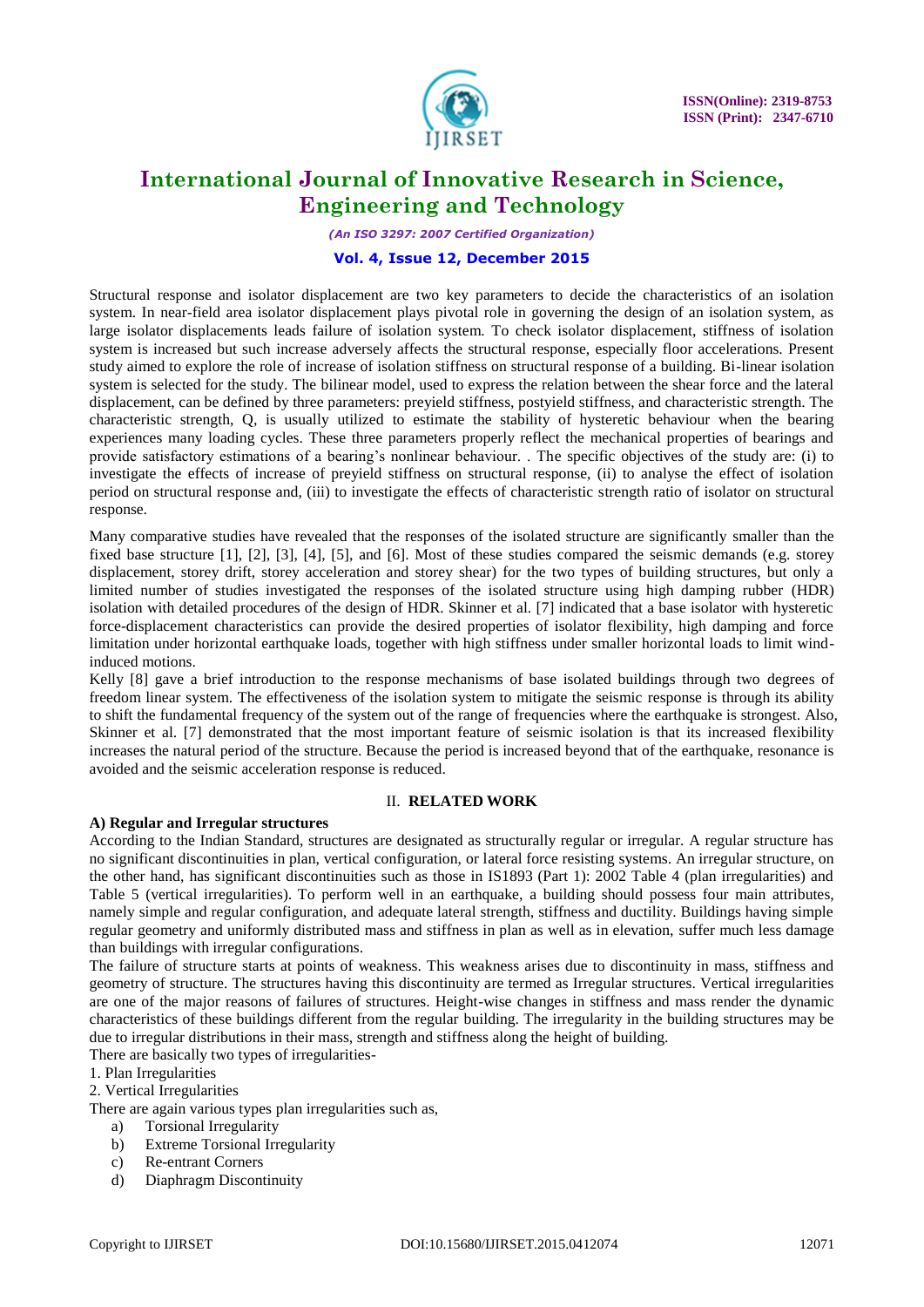

*(An ISO 3297: 2007 Certified Organization)*

#### **Vol. 4, Issue 12, December 2015**

- e) Out-of-plane Offsets
- f) Non-parallel Systems

There are again various types vertical irregularities such as,

- a) Stiffness Irregularity
	- i. Soft Storey
	- ii. Extreme Soft Storey
- b) Mass Irregularity
- c) Vertical Geometric Irregularity
- d) In-Plane Discontinuity in Vertical Elements Resisting Lateral Force
- e) Discontinuity in Capacity Weak Storey

#### **Re-entrant corners plan irregularity**

Plan configurations of a structure and its lateral force resisting system contain re-entrant corners, where both projections of the structure beyond the re-entrant corner are greater than 15 percent of its plan dimension in the given direction. Fig. 1.1 shows the re-entrant Corners plan irregularity.

#### **Vertical geometric irregularity**

Vertical geometric irregularity shall be considered to exist where the horizontal dimension of the lateral force resisting system in any storey is more than 150 percent of that in its adjacent storey. Fig. 1.2 shows the Vertical Geometric Irregularity.



#### III. **STRUCTURAL PROPERTIES AND MODELING**

#### **A) Building data and geometry**

Two building of G+5 stories plan irregular and vertical irregular are modeled as of fixed base building and analysed with soft computing tool ETABS 2015 V 15.0.0. Non- linear dynamic analysis (i.e. Time-history analysis) of building is carried out by considering Bhuj (India) (7.7) time history data and response of the buildings are calculated. Each building has 4 bays by 4 bays square plan dimensions 20m\*20m and each bay is 5m in x-direction and y-direction. These structures are designed according to Indian Standards. The height of each story of the building is 3.2m and a column height of 1.5m has been extended below the plinth beams. Parapet height is 1.2m. A solid slab of thickness 150mm has been considered for all storeys. Slab is modelled as a rigid diaphragm. As per IS: 875(Part-2)- 1987, Live load intensity of 3 kN/mm<sup>2</sup> has been assumed on each storey and the roof has been assumed a uniform live load intensity in 1.5 kN/mm<sup>2</sup>. The seismic zone is IV. Grade of concrete is M20 and for steel Fe415. The values of various factors have been assumed as per IS: 1893(Part-1) -2002. Size of Columns for all storeys is 300\*500mm and size of Beams for all storeys is 300\*400mm. External wall thickness is 230mm and internal wall thickness is 115mm for both buildings. Floor finish on floor is  $1.5kN/m^2$  and floor finish on roof is  $2kN/m^2$ . Figure 2.1 shows the plan and 3D elevation model of plan irregular building and figure 3 shows the 2D and 3D elevation model of vertical irregular building.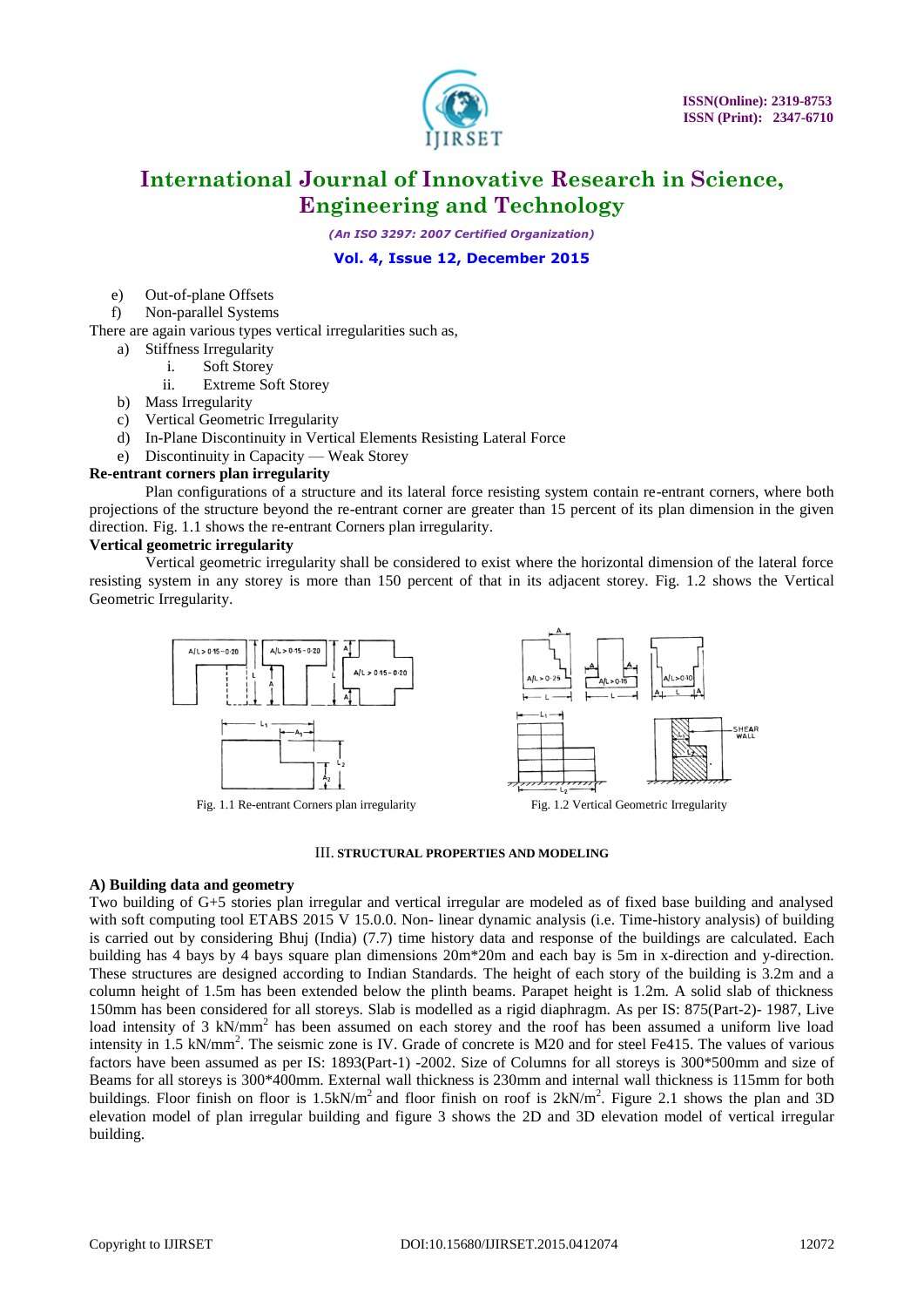

*(An ISO 3297: 2007 Certified Organization)*

#### **Vol. 4, Issue 12, December 2015**







#### **B) Models considered for analysis**

Asymmetric (G+5) storey RC buildings was isolated at its base using three types of isolation systems discussed. First we used the HDRB as the only device (let's call it BI-HDRB), then we used the LRB (BI-LRB) and finally the FPS (BI-FPS). The isolation devices designed for it using the UBC-97 (UBC, 1997) requirement. As a first remark it is evident from the geometric characteristic (size) of isolators that the BI-LRBs will cost more than the other buildings, and this must be taken into account. A nonlinear time history analysis using ETABS2015 (v15.0.0) (Computers and Structures, 2015) assuming the Bhuj (India) record was carried out for all structure.

Plan of T shape irregular and vertical irregular (G+5) storey RC buildings with separately mounted & different combinations of isolators showing in figure 2.3 and figure 2.4 respectively are as follows-

**FIXED:** Plan of building with fixed base

**HDRB:** Plan of building with High Damping Rubber Bearing

**LRB:** Plan of building with Lead Rubber Bearing

**FPS:** Plan of building with Friction Pendulum System Bearing

**Model 1A:** Plan of building with Combinations of HDRB & LRB *i.e.* HDRB on external column base and LRB on internal column base

**Model 1B:** Plan of building with Combinations of HDRB & LRB *i.e.* LRB on external column base and HDRB on internal column base

**Model 2A:** Plan of building with Combinations of HDRB & FPS *i.e.* HDRB on external column base and FPS on internal column base

**Model 2B:** Plan of building with Combinations of HDRB & FPS *i.e.* FPS on external column base and HDRB on internal column base

**Model 3A:** Plan of building with Combinations of FPS & LRB *i.e.* FPS on external column base and LRB on internal column base

**Model 3B:** Plan of building with Combinations of FPS & LRB *i.e.* LRB on external column base and FPS on internal column base



Fig. 2.3 Plan irregular building plan Fig. 2.4 Vertical irregular building plan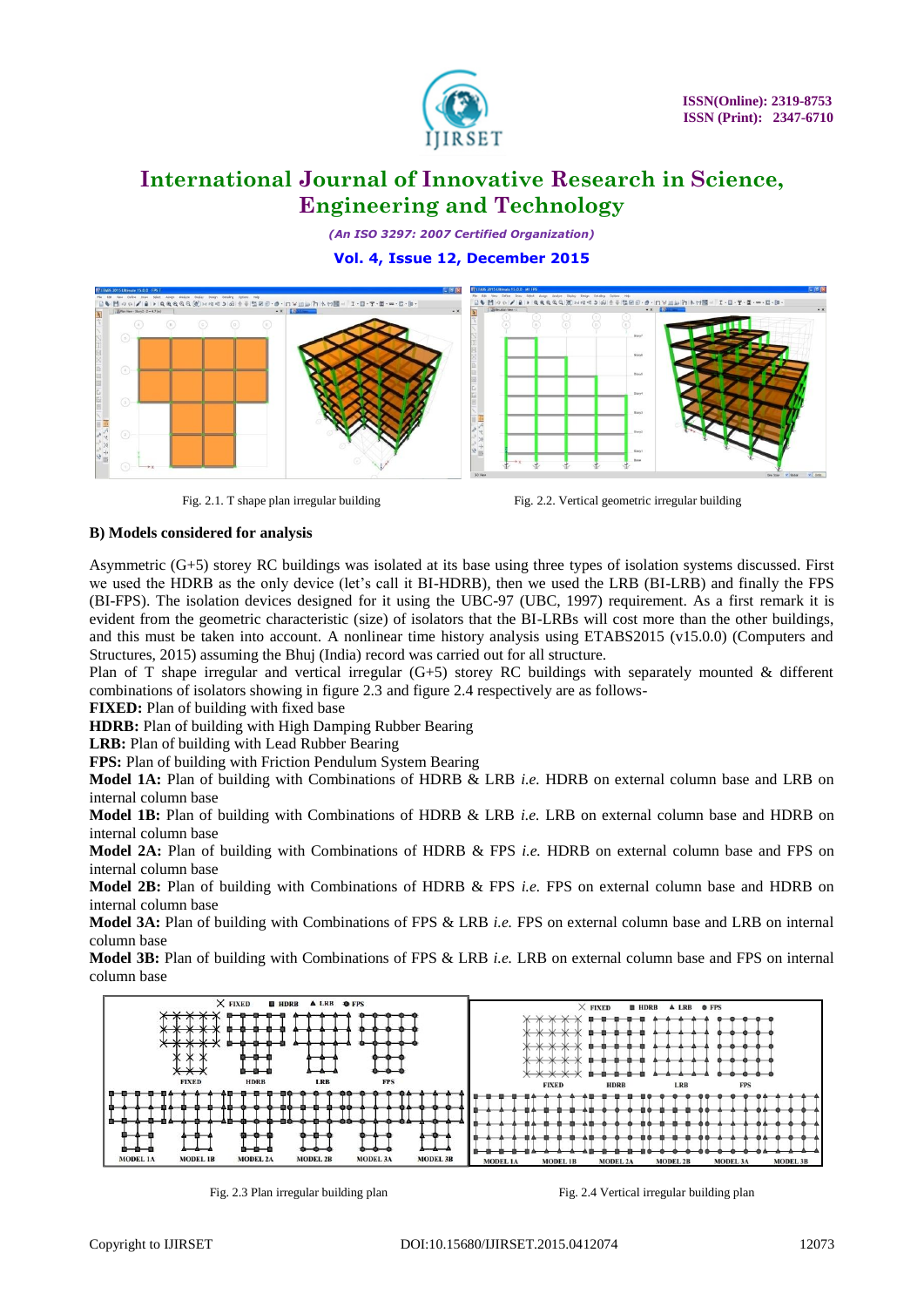

*(An ISO 3297: 2007 Certified Organization)*

#### **Vol. 4, Issue 12, December 2015**

#### IV. **RESULTS AND DISCUSSION**

#### **A) Results of plan irregular building**

**Time Period**



Fig. 3.1 Time Period

From figure 3.1, it is observed that the time period in all 9 models is increased more than 45% compared to fixed base. But FPS increases the time period compared to other combinations. In combinations, Model 2B & Model 3A more increases as compared to other combinations.



Fig. 3.2 Storey shear in x-direction

From figure 3.2, it is observed that storey shear in X-direction is reduced in all 9 models as compared to fixed base, but storey shear more reduced in HDRB & in combinations model 1A as compared to others.

#### **Storey Displacement**

From Figure 3.3, it is observed that the storey displacement in x-direction is increased for the all 9 models when compared with fixed base. But in case of FPS is more increased in x-direction with other models. In Combinations, model 2B & model 3A is more increased in X-direction.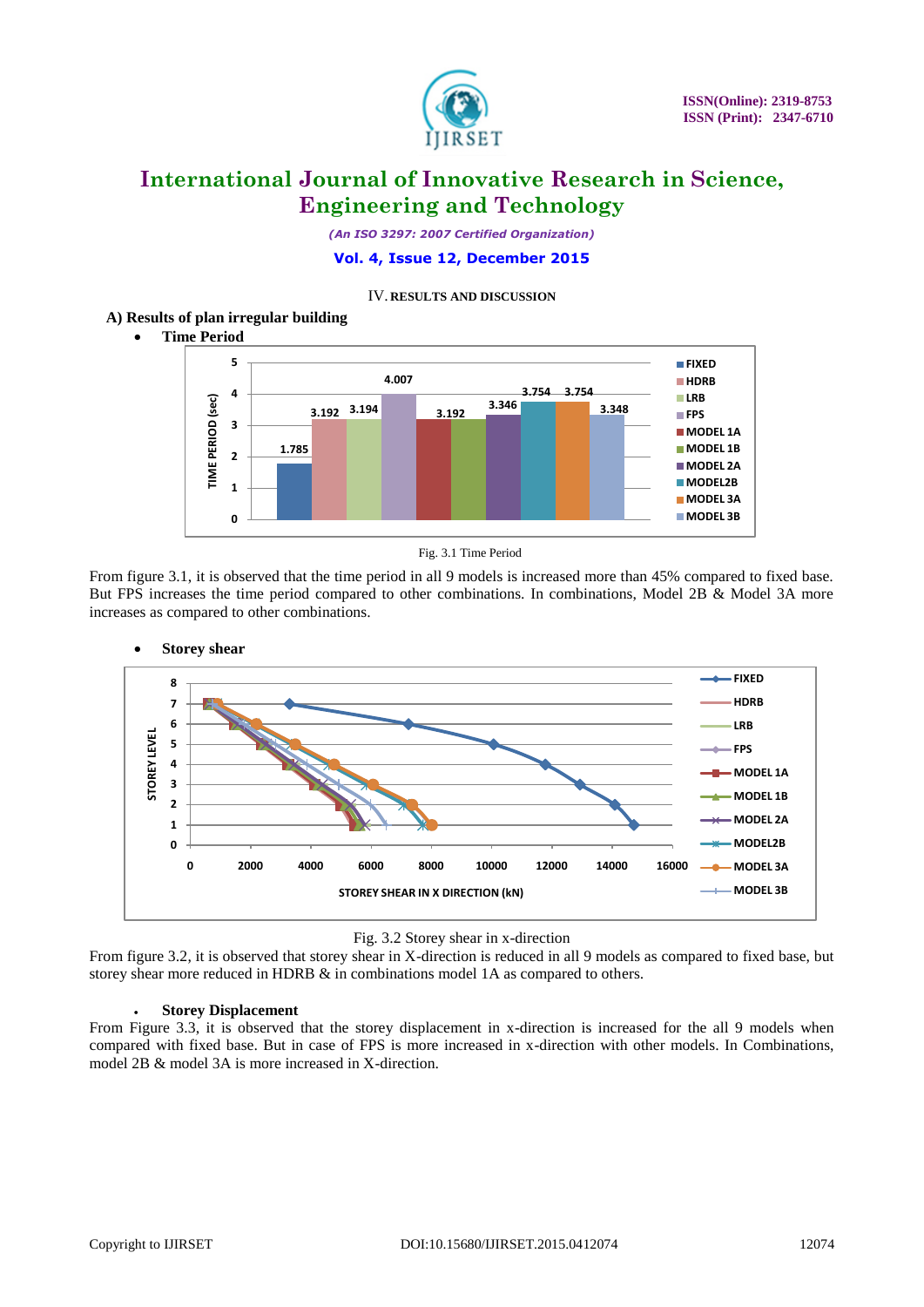

*(An ISO 3297: 2007 Certified Organization)*

### **Vol. 4, Issue 12, December 2015**



Fig. 3.3 Storey Displacement in x-direction

#### **B) Results of vertical irregular building**





From figure 4.1, it is observed that the time period in all 9 models is increased more than 45% compared to fixed base. But FPS increases the time period compared to other combinations. In combinations, Model 2B & Model 3A more increases as compared to other combinations.



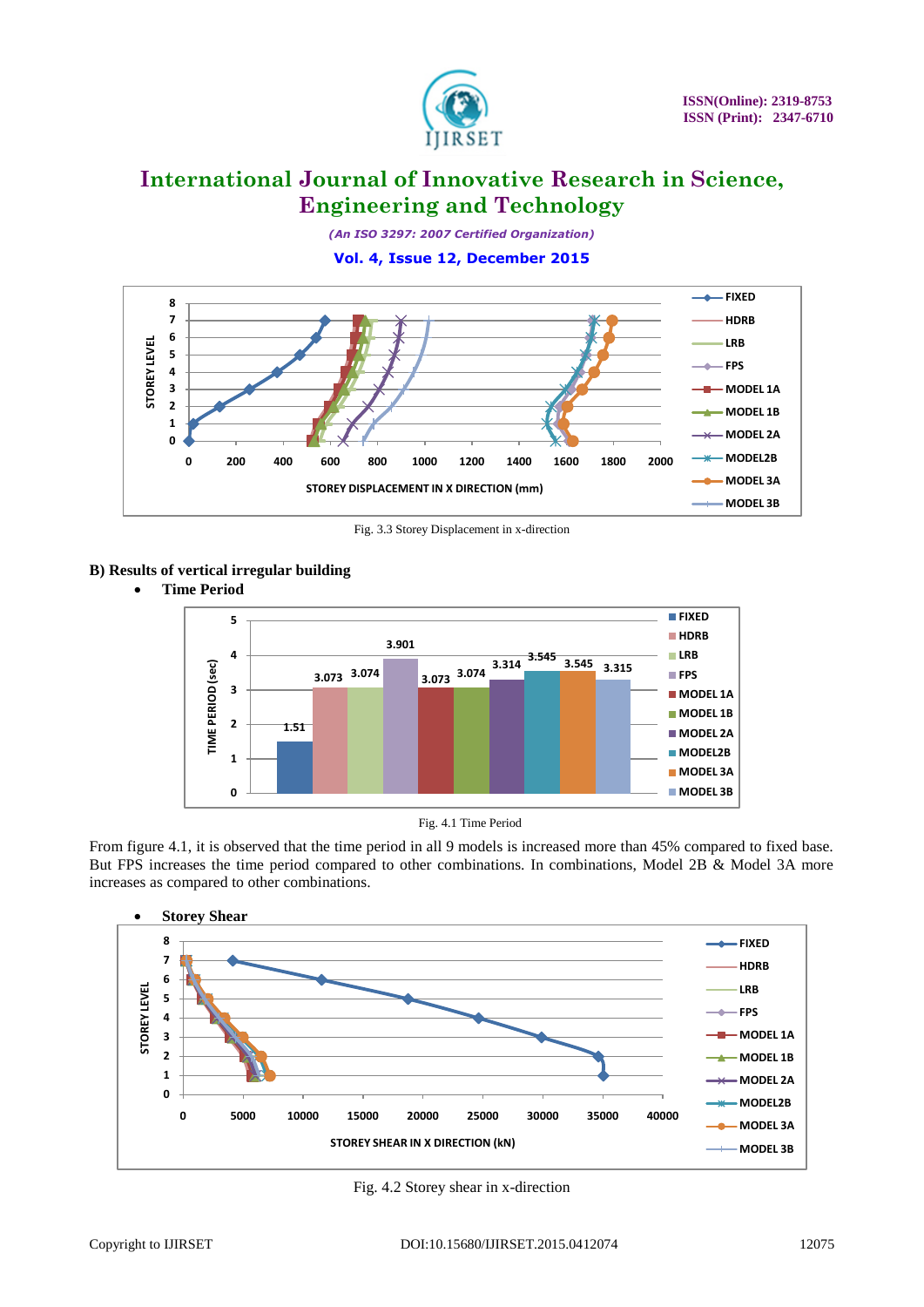

*(An ISO 3297: 2007 Certified Organization)*

### **Vol. 4, Issue 12, December 2015**

From figure 4.2, it is observed that storey shear in X-direction is reduced in all 9 models as compared to fixed base.







From Figure 4.3, it is observed that the storey displacement in x-direction is increased for the all 9 models when compared with fixed base. But in case of model 3A is more increased in x-direction with other models.

#### V. **CONCLUSION**

Three different isolation systems were investigated when mounted separately and when mounted in combination. Analytical research on dynamic behaviours of the combined isolation system and seismic response analysis of plan and vertical irregular structure with the isolation system are carried out. Time Period, Storey shear and storey displacements responses of structure with the combined base isolation and with fixed base are compared.

- i. It is concluded that time period of the plan irregular building in case of FPS, HDRB & LRB is increased by about 2.222 seconds, 1.407 seconds & 1.409 seconds respectively as compared to fixed base. In combined isolation system, time period in Model 2B & 3A is increased by about 1.969 seconds & 1.969 seconds respectively.
- ii. It is concluded that time period of the vertical irregular building in case of FPS, HDRB & LRB is increased by about 2.391 seconds, 1.563 seconds & 1.564 seconds respectively as compared to fixed base. In combined isolation system, time period in Model 2B & 3A is increased by about 2.035 seconds & 2.035 seconds respectively.
- iii. It is concluded that the reduction of storey shear in plan irregular building is more in HDRB than LRB  $&$  FPS. In combined isolation system, storey shear in Model 1A & 2B is more reduced as compare to other combined isolation models.
- iv. It is observed that fixed base building have zero displacement at base of building whereas, all base isolated building models shows increase in amount of lateral displacements at base. Also it has been observed that as floor height increases, lateral displacements increases drastically in fixed base building as compare to base isolated building. Due to this reduction in lateral displacement during earthquake damages of structural as well as non structural is minimized.
- v. It is observed that combined isolation system helps to increase time period & storey displacement and to decrease storey shear, storey drift and storey acceleration.
- vi. When isolators are arranged that inner and outer column at base in plan of building such a combination of HDRB&LRB, HDRB&FPS and FPS&LRB, it is observed that in combination of HDRB&FPS and FPS&LRB,